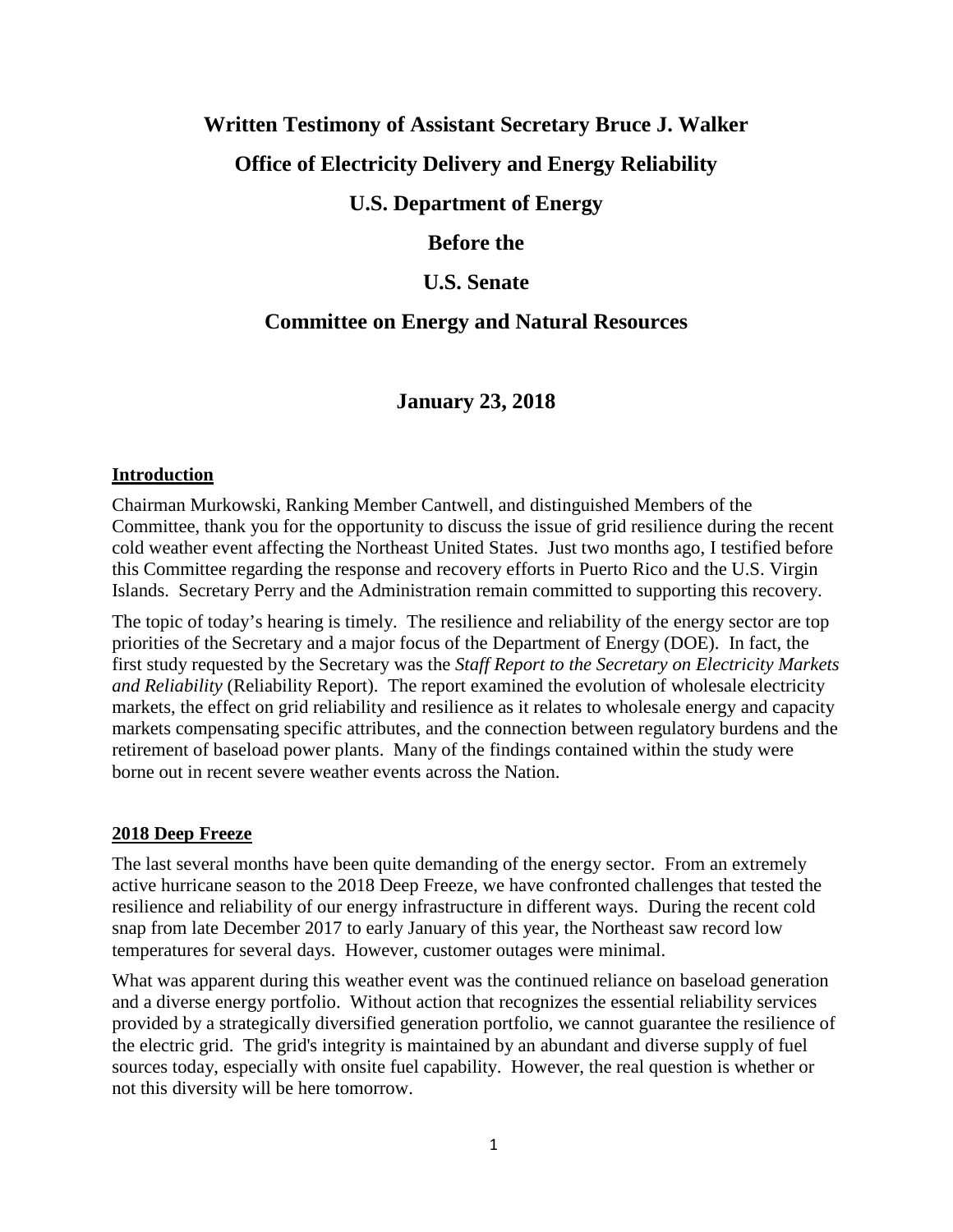#### **The Need for Resilience**

Resilience for our electricity infrastructure has become more important than ever as major parts of our economy are now totally dependent on electricity. Even momentary disruptions in power quality can result in major economic losses. At the same time, we are in the early stages of a large transformation of our electricity supply system, with this process of change likely to continue for many years. Keeping the lights on during this transformation will require unprecedented coordination and collaboration amongst many parties.

Stakeholders are facing multiple, connected issues. With growing asset stress, the integration of increasing amounts of distributed energy resources, growing consumer participation, dynamic markets, increasing cybersecurity and physical threats, and the advent of the Internet of Things, the grid that sustained us for over a century must be designed to ensure reliability and resilience over the next century.

Today, the marketplace—rather than electrical engineering principles focused on building and maintaining a resilient energy system—is driving the design of the system. However, it is clear we need an in-depth understanding of the resilience of our electricity and related infrastructure in order to know how best to either modify existing market structures or build new resiliency standards into the system.

To that end, I propose that DOE undertake a detailed analysis that: 1) integrates into a single North American energy infrastructure model of the ongoing resilience planning efforts at the local, state, and regional level, including interconnections that reach into Canada and Mexico, and 2) fills any gaps and harmonizes any inconsistencies in the various efforts at the local, state, and regional levels. I understand that we currently do not have funds appropriated for such a task, so I am taking this opportunity to make my position clear: I believe building this resilience model should be the top priority for DOE's Office of Electricity Delivery and Energy Reliability over the coming years.

To address challenges posed by events such as the recent cold snap as well as systemic energy infrastructure issues, it is critical for us to be proactive and cultivate an ecosystem of resilience: a network of producers, distributors, regulators, vendors, and public partners, acting together to strengthen our ability to prepare, respond, and recover. DOE continues to partner with industry, Federal agencies, states, local governments, and other stakeholders to quickly identify threats, develop in-depth strategies to mitigate those threats, and rapidly respond to any disruptions.

Resilience is not a one-time activity but rather a habit. It is not something that can be done in the 24 or 48 hours before an event, and many events occur with little or no notice. Resilience is approaching our energy infrastructure with long term planning in mind, understanding the future benefits resulting from investments made today.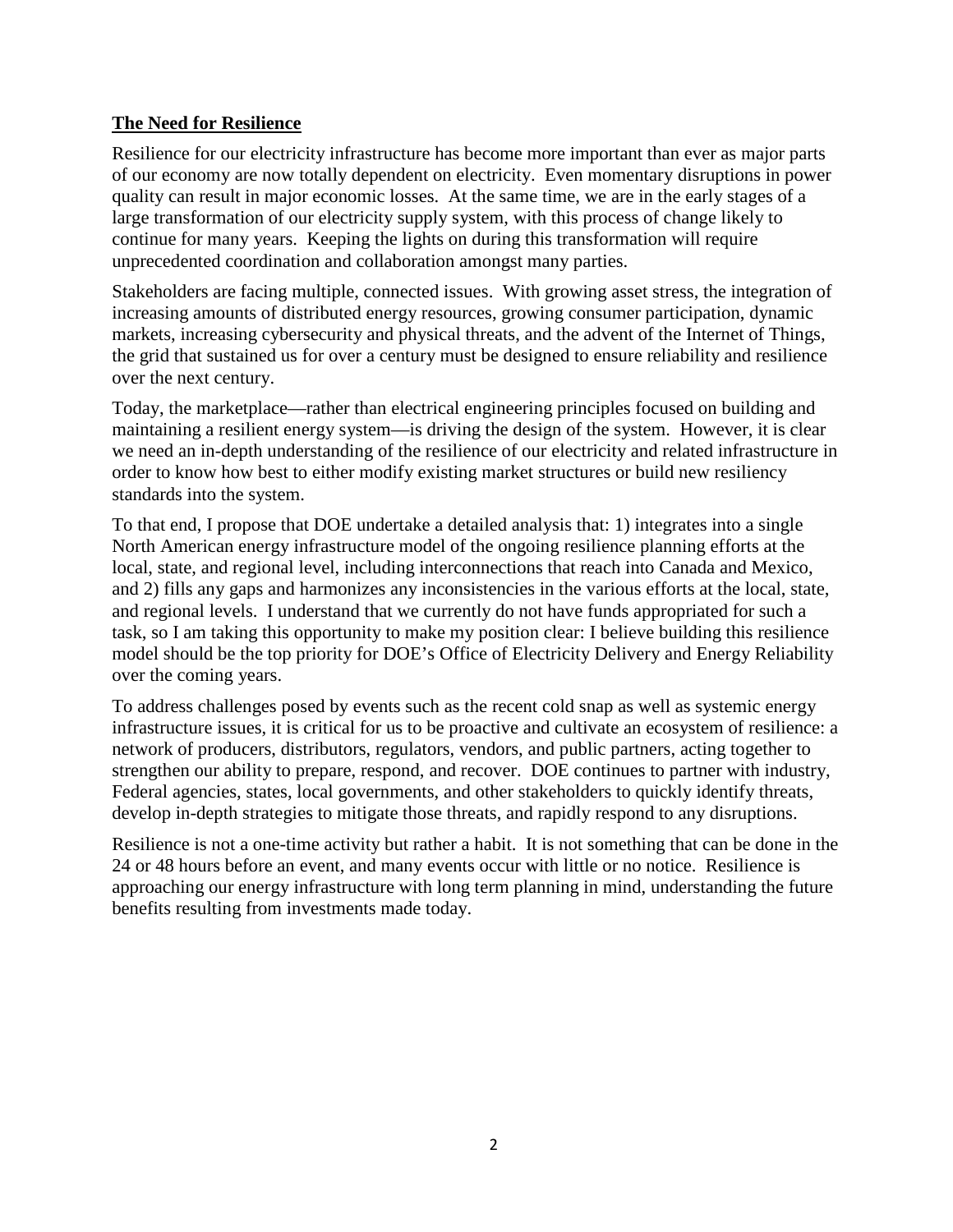#### **Ongoing DOE Resilience Activities**

Another way DOE is working toward a more resilient grid is through our Grid Modernization Initiative (GMI). Last fall, we announced awards of up to \$32 million to DOE's National Laboratories to support early stage research and development of next-generation tools and technologies to further improve the resiliency of the Nation's critical energy infrastructure, including the electric grid and oil and natural gas infrastructure.

Seven Resilient Distribution Systems projects awarded through DOE's Grid Modernization Laboratory Consortium (GMLC) will develop and validate innovative approaches to enhance the resiliency of distribution systems – including microgrids – with emerging grid technologies at regional scale.

In addition to the Resilient Distribution Systems awards, DOE also announced last year the award of over \$20 million to DOE's National Laboratories and partners to support critical early stage research and development of next-generation cybersecurity tools, technologies, as well as building capacity throughout the energy sector for day-to-day operations. The 20 projects supported by this funding are expected to have broad applicability to the U.S. energy delivery sector by meeting their needs in a cost-effective manner with a clear path for acceptance by asset owners and operators.

The Department conducts and participates in exercises to prepare and enhance resilience. Last year, we held the Clear Path V Table Top Exercise in Houston, TX to explore interdependencies between the energy sub-sectors – oil, natural gas, and electricity – and the communications sector. The exercise provided a forum for Federal, state, local, and industry stakeholders to openly discuss and identify solutions to issues impacting the Nation's energy infrastructure before, during, and after a disaster.

DOE also participated in the Grid Security Exercise IV (GridEx IV) hosted by NERC last November. The GridEx IV exercise was designed to simulate a cyber/physical attack on electric and other critical infrastructures across North America and to find ways to enhance grid resilience.

The frequency, scale, and sophistication of cyber threats have increased. Cyber incidents have the potential to interrupt energy services, damage highly specialized equipment, and threaten human health and safety. As a result, cybersecurity and resilience for energy systems have emerged as one of the Nation's most important security challenges. This work will require continued partnerships with public and private stakeholders.

Our Cybersecurity for Energy Delivery Systems (CEDS) Research and Development program aligns activities with Federal and private sector priorities, envisioning resilient energy delivery control systems designed, installed, operated, and maintained to survive a cyber incident while sustaining critical functions.

The CEDS program is designed to assist the energy sector asset owners by developing cybersecurity solutions for energy delivery systems through a focused research and development effort. DOE's Office of Electricity Delivery and Energy Reliability co-funds projects with industry partners to make advances in cybersecurity capabilities for energy delivery systems. These research partnerships are helping to detect, prevent, and mitigate the consequences of a cyber incident for our present and future energy delivery systems.